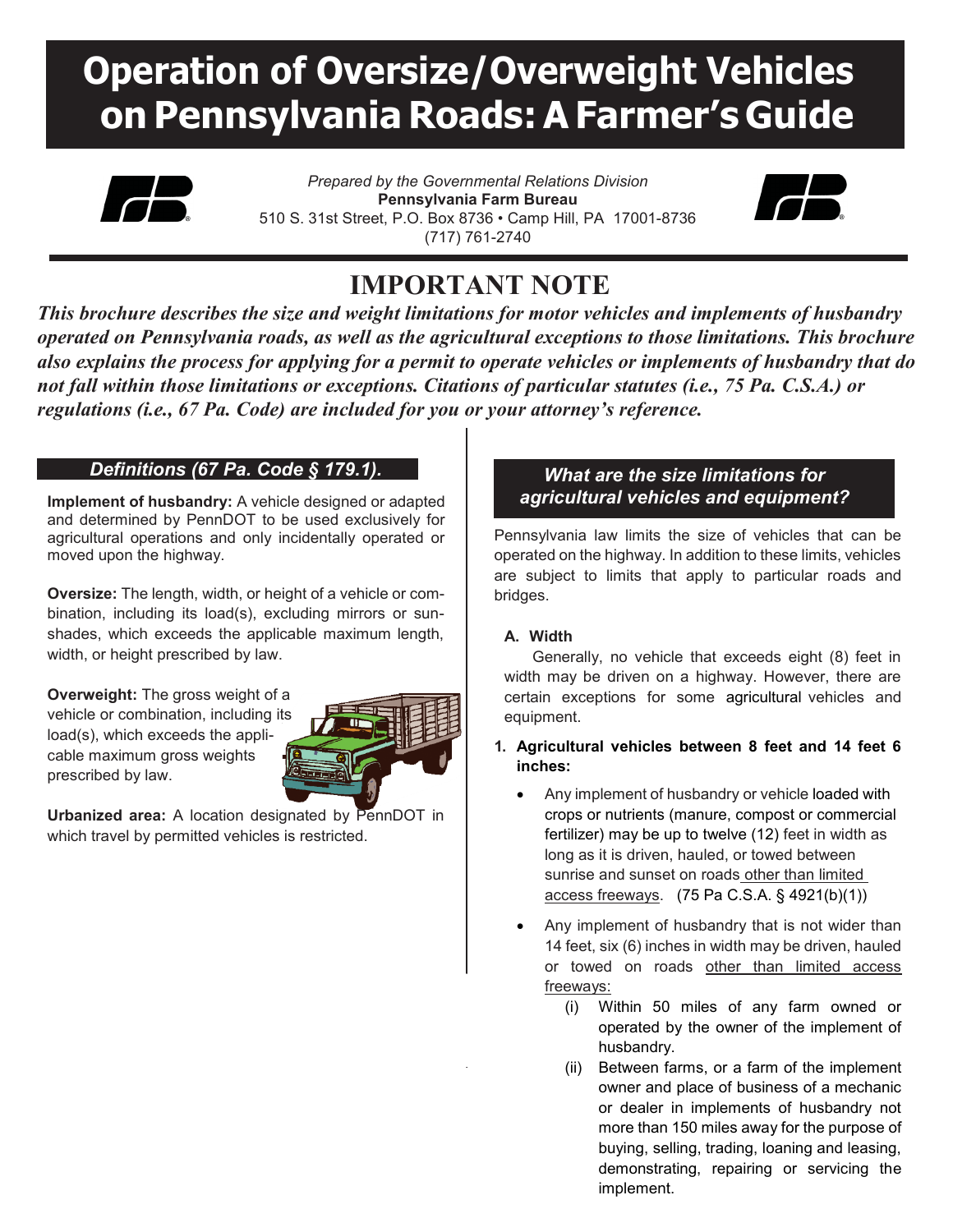These implements may be operated without any restriction as to the time, HOWEVER, nighttime use is only allowed if both of the following requirements are met:

- 1) The implement has and operates at least one yellow revolving, flashing or strobe light visible to drivers from any direction, AND
- 2) The implement has and operates hazard signal lights.

(75 Pa.C.S.A. § 4921(b)(2)).

- An implement of husbandry or vehicle used for crops or nutrients (manure, compost, commercial fertilizer) may be operated during nighttime hours between sunset and sunrise on roads other than limited access freeways up to a maximum width of 14 feet, six (6) inches, HOWEVER, nighttime operation is only allowed if the vehicle:
	- 1) has and operates at least one-rotating yellow beacon; AND
	- 2) has its four-way flashers operating.

(75 Pa.C.S.A. § 4921(b)(5)).

#### **2. Daytime Use of Implements of Husbandry between 14 feet six (6) inches and 18 Feet in Width**

Implements of husbandry may be driven, hauled or towed between sunrise and sunset at a maximum width of 18 feet on roads other than freeways that are:

- Within 50 miles of any farm owned or operated by the owner of the implement.
- Between a farm of the implement owner and another farm or an implement mechanic's or dealer's place of business not more than 150 miles away for the purpose buying, selling, trading, loaning and leasing, demonstrating, repairing or servicing the implement.

HOWEVER, this special width allowance for daytime use only applies if all four of the following requirements are met:

- 1) The implement owner has liability insurance coverage on the implement that meets the minimum level of liability coverage normally required for registered vehicles (insuring the vehicle under the owner's general farm liability policy will meet this requirement);
- 2) The implement has and operates at least one yellow revolving, flashing or strobe light visible to drivers from any direction;
- 3) The implement has and operates hazard signal lights; and
- 4) A pilot vehicle is escorting the implement in front, and this pilot vehicle displays an "oversize vehicle" sign on the front of the vehicle and has and operates hazard signal lights.

*NOTE: Act 28 of 2019 requires PennDOT to be notified at least 5 days in advance of any movement of greater than 50 miles from the farm for purchase, sale, trade, loaning, leasing, demonstration, repairing or serving purposes.*

#### **3. Nighttime Use of Implements of Husbandry between 14 Feet 6 Inches and 18 Feet in Width**

Implements of husbandry greater than 14 feet 6 inches and not greater than 18 feet in width may be driven, hauled or towed between sunset and sunrise on roads other than freeways that are within 25 miles of any farm owned or operated by the owner of the implement. HOWEVER, this special width allowance for nighttime use only applies if all seven of the following requirements are met:

- 1) The implement owner has liability insurance coverage on the implement that meets the minimum level of liability coverage normally required for registered vehicles (insuring the vehicle under the owner's general farm liability policy will meet this requirement);
- 2) The implement has and operates at least one yellow revolving, flashing or strobe light visible to drivers from any direction;
- 3) The implement has and operates hazard signal lights;
- 4) The implement has reflective edge marks or lights to identify the outermost edges of the rear and front;
- 5) The implement is not operated or moved at a speed greater than 25 miles per hour;
- 6) The driver of the implement or the vehicle moving the implement is at least 18 years of age; AND
- 7) A vehicle is escorting the implement at the rear of the implement, and this escort vehicle displays an "oversize vehicle" sign on the rear of the vehicle and has and operates hazard signal lights.

(75 Pa C.S.A. § 4921(b)(2.2))

*NOTE: ACT 28 of 2019 allows for pilot vehicles to be operated both in front and in the rear of implements that are greater than 14 feet 6 inches in width that are moved during the nighttime.* 

# **B. Height**

No vehicle may exceed 13 feet, six (6) inches in height. There are no exceptions for farm vehicles or implements of husbandry. (75 Pa.C.S.A. § 4922(a)).

# **C. Length**

No individual vehicle may exceed 40 feet including load and bumpers. For a combination consisting of a tractor and one or two trailers, the length of a single trailer may not exceed 53 feet, provided the distance between the kingpin of the trailer and the centerline of the rear axle or rear axle group does not exceed 41 feet. The length of each double

(75 Pa C.S.A. § 4921(b)(2.1))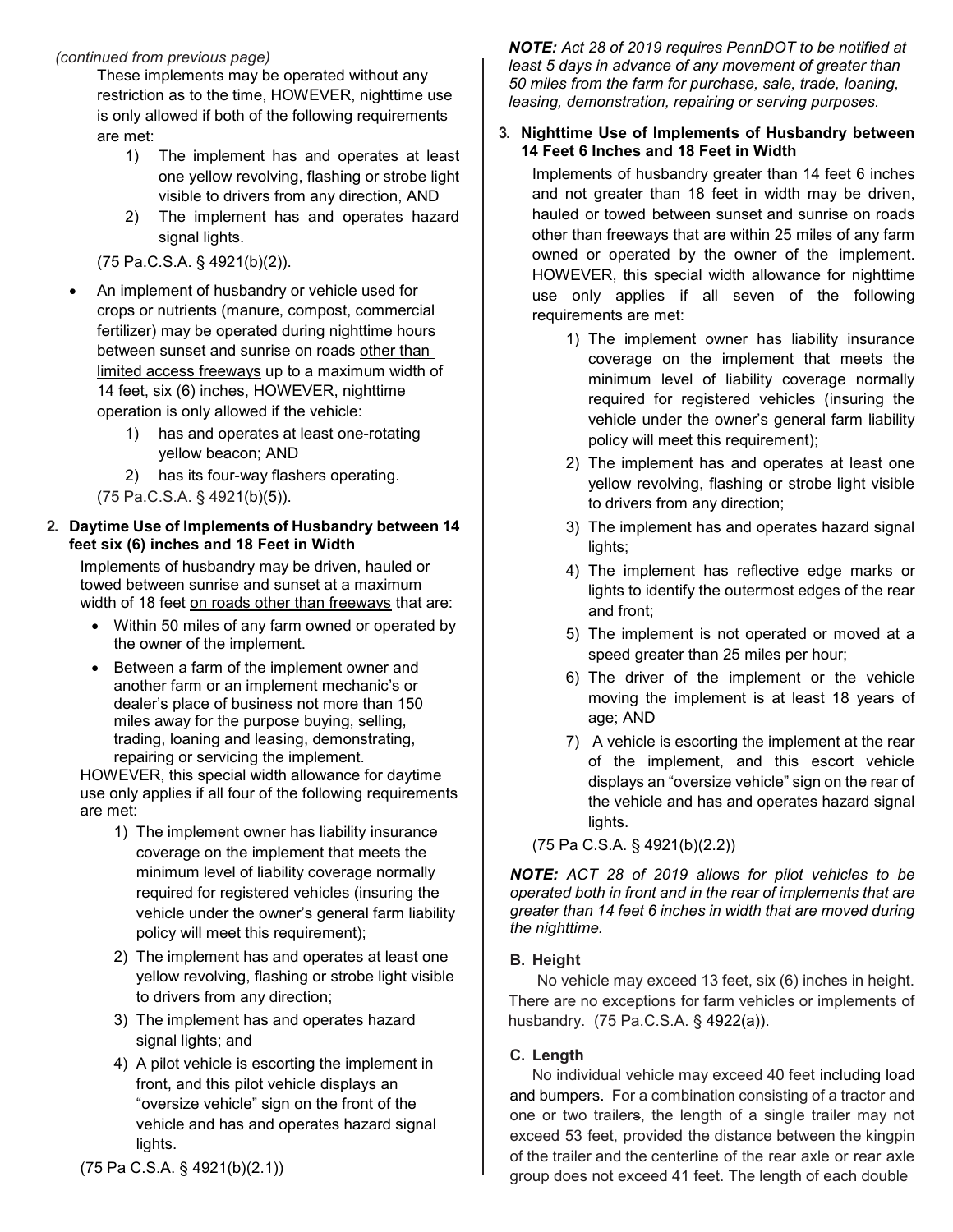trailer shall not exceed 28½ feet. There are no exceptions for farm vehicles. (75 Pa.C.S.A. § 4923).

#### **D. Projecting loads**

No load may project more than three (3) feet beyond the front of the carrying vehicle nor more than six (6) feet beyond the rear of the carrying vehicle. If the load extends more than four (4) feet beyond the rear of the vehicle, a red flag at least 12 square inches or, if at night, a red light is required to be attached to the projecting load. The length of a projecting load is also limited by the length requirements relating to entire vehicles as stated above.

Vehicles specifically designed and used to transport live trees for transplanting are exempt from the length restriction, but not from the red flag/red light requirement. (75 Pa.C.S.A. § 4924).

# **E. Weight**

Except as discussed below, every truck shall have its own registered gross weight based on:

- (i) the gross vehicle weight rating (GVWR) assigned by the manufacturer (specified on the federal weight certification label);
- (ii) an equivalent weight rating determined by PennDOT based on axle and wheel strength, horsepower, braking power and other factors affecting the ability of the vehicle to handle heavier loads.

No truck shall be operated with a gross weight in excess of its registered weight. (75 Pa.C.S.A. § 4942).

For a truck-trailer combination, in order to pull a trailer having a registered gross weight over 10,000 pounds at full loading capacity, the pulling truck must be registered at a weight equal to the weight of the combination of the truck and trailer at full trailer load capacity.

The owner of a trailer with a GVWR over 10,000 pounds has the option to reduce the registered gross weight of the trailer to 10,000 pounds without the obligation to increase the registered gross weight of the pulling truck; however, the actual weight of the trailer may not exceed the registered gross weight of the trailer.

(75 Pa.C.S.A. § 4942).

Trucks whose GVWRs fall within the weight ranges of Classes 1 through 4 may be registered at the highest gross or combination weight assigned for the Class in which the truck falls. (75 Pa.C.S.A. § 1916(b)). Therefore, a truck:

(i) with a GVWR of 5,000 pounds or less (Class 1) can be registered at 5,000 pounds.

(ii) with a GVWR if 5,001-7,000 lbs. (Class 2) can be registered at 7,000 pounds.

(iii) with a GVWR of 7,001-9,000 pounds (Class 3) can be registered at 9,000 pounds.

(iv) with a GVWR of 9,001-11,000 pounds (Class 4) can be registered at 11,000 pounds.

*WARNING: The operation of a truck loaded beyond the manufacturer's GVWR may create unsafe conditions and also void the manufacturer's warranty if damage should result from such overloading. Check with your dealer or factory representative. You should also consult your insurer concerning your insurance coverage.*

The Vehicle Code also imposes gross weight limitations on vehicles and combinations based on the number of axles a vehicle or a combination's pulling vehicle and trailer may have. No vehicle or combination under any circumstances may exceed 80,000 pounds, unless an oversize or annual permit has been issued.

(75 Pa. C.S. § 4941)

# *What if I want to drive a vehicle or haul a load that is larger than those size limitations?*

A vehicle can be operated outside of these weight and size limitations as long as a permit for the activity has been granted by PennDOT. (75 Pa.C.S.A. § 4961, 67 Pa. Code § 179.3).

# *How do I apply for a permit?*

#### **A. Registration**

A person wishing to operate an oversize or overweight vehicle on Pennsylvania highways may wish to register with PennDOT. Registration is not mandatory in order to receive a permit, but registration enables the person to apply for a permit by fax or another wire method and pay by a non-certified check, including a company check, or money order. Without registration, the application must be made in person or by mail, accompanied by a certified non-company check or money order.

In order to register, the person must file a registration agreement (Form M-936RA) and a surety bond (Form M-936B) in the amount of at least \$2,000 with PennDOT. (67 Pa. Code § 179.4).

# **B. Application**

An application for a permit (Form M-936A) must be made to either the district office or county office that has jurisdiction over the point of origin or the point of destination of the trip for which a permit is requested.

Registered persons may apply to the district office in person, by mail, or by fax. The application must be accompanied by a check or money order. If the application is submitted via fax, payment must be made within three (3) working days after the permittee receives the permit.

Non-registered persons may only apply to the district office in person or by mail. A certified check or money order must accompany the application. Non-registered persons may not pay through the use of a company check. (67 Pa. Code § 179.8).

Applications may be made to the county office in person only.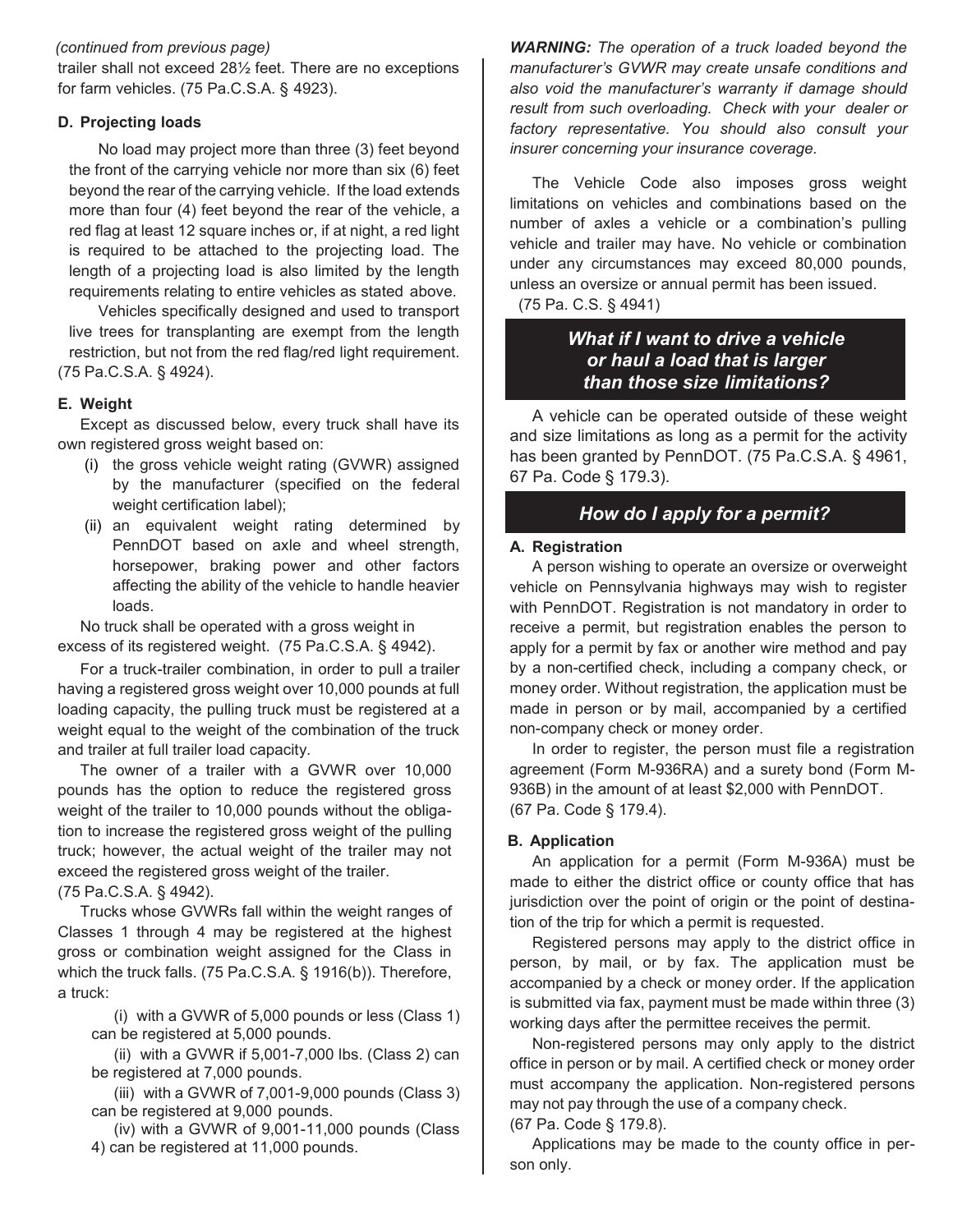The fees for oversize vehicle or hauling permits are as follows:

If the vehicle and/or load is 14 feet in width or less, the fee is \$35. (75 Pa.C.S.A. § 1942(a)(1)).

If the vehicle and/or load is greater than 14 feet in width, the fee is \$71. (75 Pa.C.S.A. § 1942(a)(2)).

The fee for an overweight vehicle or hauling permit is four (4) cents for every ton-mile by which the gross weight of the vehicle exceeds the registered grossweight.

#### (75 Pa.C.S.A. § 1942(a)(3)).

If a vehicle and/or load is both oversize and overweight, the applicant must pay both the applicable oversize and the applicable overweight fees.

(75 Pa.C.S.A. § 1942(b)).

#### **C. Indemnification and insurance**

In addition to the above application requirements, permittees and their contractors (including pilot car owners) must add the Commonwealth as an additional insured to their insurance policies, in order to indemnify the Commonwealth for any damage or injury to third persons caused by the permitted activity and for which the Commonwealth must pay. Furthermore, the permittee must carry insurance to guarantee coverage for damage and injury to third persons caused by the permitted activity and for which the permittee must pay. In both cases the level of coverage must be at least \$250,000 per person and at least \$1 million per occurrence.

PennDOT may also require the permittee to enter into an agreement or provide security to provide for the restoration of roads and bridges damaged by the permitted action. (67 Pa. Code § 179.7).

*What should I do with the permit* 

# *once I receive it?*

The driver of the permitted vehicle must carry the permit and related documents in the vehicle and must make these documents available to police officers and PennDOT representatives on request.

The permit may not be assigned or transferred to another person.

(67 Pa. Code § 179.10(1)).

#### *Do I need anything besides a permit?*

#### **A. Pilot cars**

In addition to movement of wider implements of husbandry on roads, permittees operating or moving other oversize or overweight vehicles may be required to provide a car or cars to accompany the permitted vehicle during the trip. These cars are known as "pilot cars." Pilot cars must be provided as follows:

1. If the length of the permitted vehicle is greater than 90 feet or the load extends more than 15 feet beyond the rear of the vehicle, a pilot car must follow the permitted vehicle.

2. If the width of the permitted vehicle is greater than 13 feet and there are at least two lanes for traffic moving in the same direction as the permitted vehicle, a pilot car must follow the permitted vehicle. If there is only one lane for traffic moving in the same direction as the permitted vehicle, the pilot car must precede the permitted vehicle.

3. If the height of the permitted vehicle exceeds 14 feet, six (6) inches, the pilot car must precede the permitted vehicle by 1,000 - 3,000 feet.

4. If the permit requires the permitted vehicle to travel over bridges at reduced speeds, a pilot car must follow the permitted vehicle while it is traveling at the reduced speed.

5. If the permit requires the permitted vehicle to either be the only vehicle on a bridge span or to occupy more than one lane while crossing a two-way bridge, one pilot car must precede the permitted vehicle and one pilot car must follow. If the bridge is a one-way bridge, only one pilot car is needed, and it must follow the permitted vehicle.

6. If the permitted vehicle is traveling in an urbanized area during darkness, one pilot car must precede and one pilot car must follow the permitted vehicle.

7. If the permitted vehicle is traveling on a limited access highway and cannot maintain a speed of 40 mph, a pilot car must follow the permitted vehicle. If the limited access highway is within an urbanized area, the permitted vehicle may only travel on that highway between the hours of 9 a.m. and 4 p.m.

(67 Pa. Code § 179.10(13)).

#### **B. Signs**

Permitted oversize vehicles must display on both the front and rear of the vehicle a seven (7) feet x 18 inches yellow sign bearing the words "OVERSIZE LOAD" in black letters ten (10) inches high with a two 2-inch stroke.

Pilot cars must display on both the front and rear of the car a five (5) feet x one (1) foot yellow sign bearing the words "OVERSIZE LOAD" in black letters at least eight (8) inches high.

When a vehicle is no longer oversize, all "OVERSIZE LOAD" signs must be removed or covered. (67 Pa. Code § 179.10(15)).

#### **C. Flags**

Points of excessive length or width must each be marked with a clean, plain, red or fluorescent orange warning flag, at least 18 inches square.

(67 Pa. Code § 179.10(16)).

#### **D. Inspection reports**

Where the permitted vehicle is a truck or truck tractor,

the driver vehicle inspection report (as required by federal motor carrier safety regulations) from the previous trip must be carried with the permit.